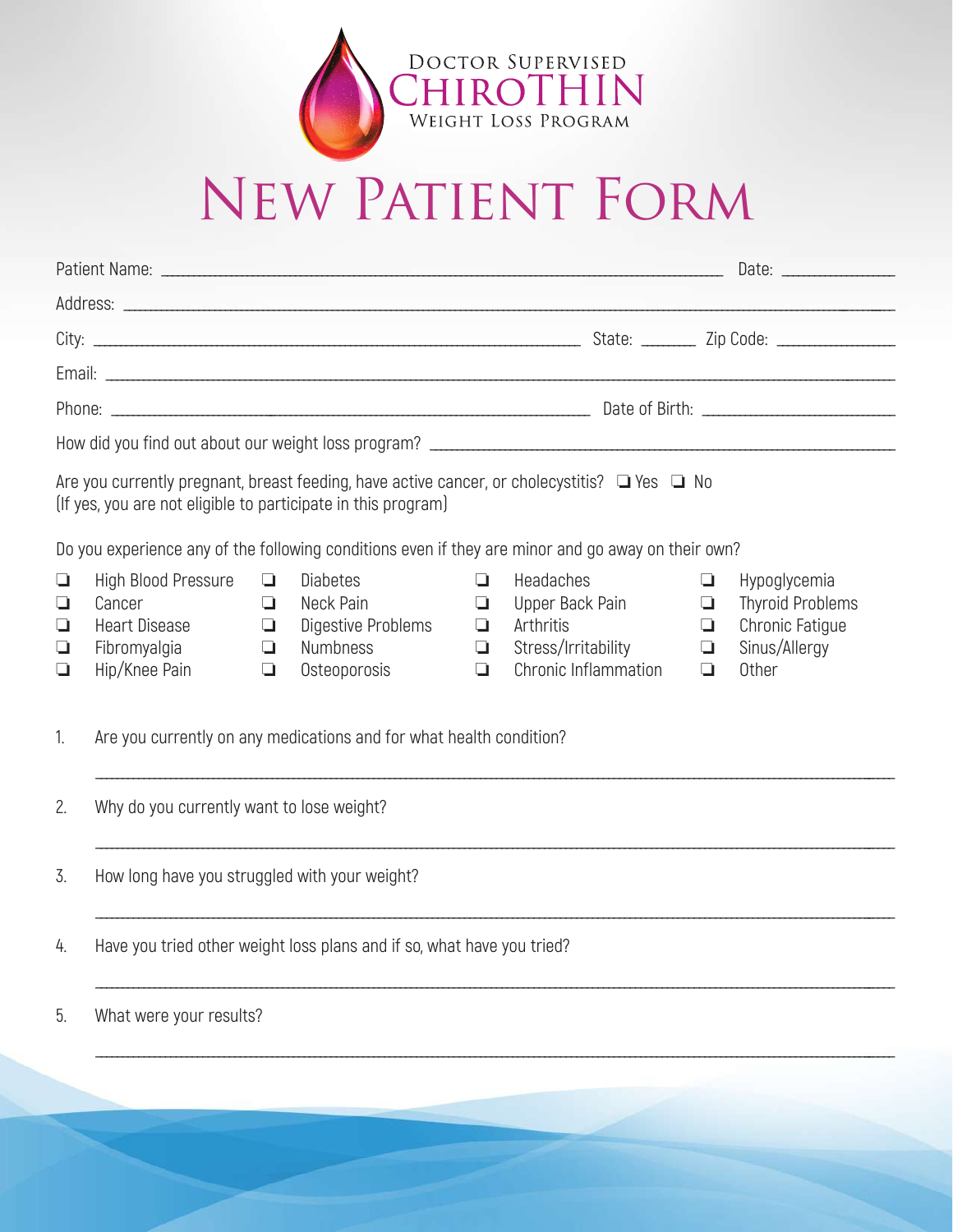

\_\_\_\_\_\_\_\_\_\_\_\_\_\_\_\_\_\_\_\_\_\_\_\_\_\_\_\_\_\_\_\_\_\_\_\_\_\_\_\_\_\_\_\_\_\_\_\_\_\_\_\_\_\_\_\_\_\_\_\_\_\_\_\_\_\_\_\_\_\_\_\_\_\_\_\_\_\_\_\_\_\_\_\_\_\_\_\_\_\_\_\_\_\_\_\_\_\_\_\_\_\_\_\_\_\_\_\_\_\_\_\_\_\_\_\_\_\_\_\_\_\_\_\_\_\_\_\_\_\_\_\_\_\_\_\_\_\_\_\_\_\_\_\_\_\_\_\_\_\_

\_\_\_\_\_\_\_\_\_\_\_\_\_\_\_\_\_\_\_\_\_\_\_\_\_\_\_\_\_\_\_\_\_\_\_\_\_\_\_\_\_\_\_\_\_\_\_\_\_\_\_\_\_\_\_\_\_\_\_\_\_\_\_\_\_\_\_\_\_\_\_\_\_\_\_\_\_\_\_\_\_\_\_\_\_\_\_\_\_\_\_\_\_\_\_\_\_\_\_\_\_\_\_\_\_\_\_\_\_\_\_\_\_\_\_\_\_\_\_\_\_\_\_\_\_\_\_\_\_\_\_\_\_\_\_\_\_\_\_\_\_\_\_\_\_\_\_\_\_\_

\_\_\_\_\_\_\_\_\_\_\_\_\_\_\_\_\_\_\_\_\_\_\_\_\_\_\_\_\_\_\_\_\_\_\_\_\_\_\_\_\_\_\_\_\_\_\_\_\_\_\_\_\_\_\_\_\_\_\_\_\_\_\_\_\_\_\_\_\_\_\_\_\_\_\_\_\_\_\_\_\_\_\_\_\_\_\_\_\_\_\_\_\_\_\_\_\_\_\_\_\_\_\_\_\_\_\_\_\_\_\_\_\_\_\_\_\_\_\_\_\_\_\_\_\_\_\_\_\_\_\_\_\_\_\_\_\_\_\_\_\_\_\_\_\_\_\_\_\_\_

- 6. How long did you keep the weight off?
- 7. Do you currently take nutritional supplementation? (if "yes" is the patient taking EFA's? They will need to discontinue EFA's while on this program)
- 8. Do you have any other health challenges that you feel is important for us to know about?

## **CHIROTHIN WEIGHT LOSS PROGRAM INFORMED CONSENT AND RELEASE OF LIABILITY**

I understand that my use and consumption of any ChiroThin product or engaging in any weight loss program including the type that is to be used in conjunction with ChiroThin, have inherent risks to my health and well-being, including but not limited to headaches, nausea, dizziness, vomiting, fatigue, pain, loss of consciousness, shortness of breath and other ailments.

I understand as well that rapid weight loss of over 1-2 lbs. per week is considered by most in the weight loss medical community to be excessive and may lead to ailments similar and in addition to those mentioned above.

Therefore, I understand that my failure to follow the weight loss program exactly as described to me by my physician or chiropractor can result in severe temporary and/or permanent medical conditions in addition to those mentioned above.

I understand that I am not use or consume any of the ChiroThin products if I am pregnant or think I might be pregnant.

I understand that, as a dietary supplement, ChiroThin has not been approved by the FDA or any Federal or State authority.

I additionally understand that The ChiroThin Weight Loss Program is not meant to diagnose, treat or cure any disease or medical condition and that I am to undergo participation in the ChiroThin Weight Loss Program only under doctor supervision.

I also understand that I should consult with my doctor prior to starting ANY exercise or nutritional supplement program.

I understand that, if I experience any ailment, including but not limited to headaches, nausea, dizziness, vomiting, fatigue, pain, loss of consciousness, shortness of breath and other ailments, I should immediately stop using or consuming the ChiroThin product and, if my symptoms do not resolve immediately, I should consult my physician or go to the hospital emergency room.

I hereby consent to, and assume the risks associated with, the use and consumption of ChiroThin product and agree to follow the recommendations and instructions of my physician. I further agree not to use or consume any ChiroThin product without the advice, counsel, and recommendations of my physician.

I hereby release, discharge and agree to indemnify my physician(s), ChiroNutraceutical, their agents, servants employees and affiliates from any and all liability, claims, causes of action and demands for personal or bodily injury or death that I or my personal representatives might have or might hereafter acquire through my use or consumption of ChiroThin products.

| -<br>$1 - 1$<br>™⊱<br>$\overline{\phantom{a}}$<br><br>$\sim$ |      |  |
|--------------------------------------------------------------|------|--|
| $\sim$<br>$\alpha$<br>◡                                      | nare |  |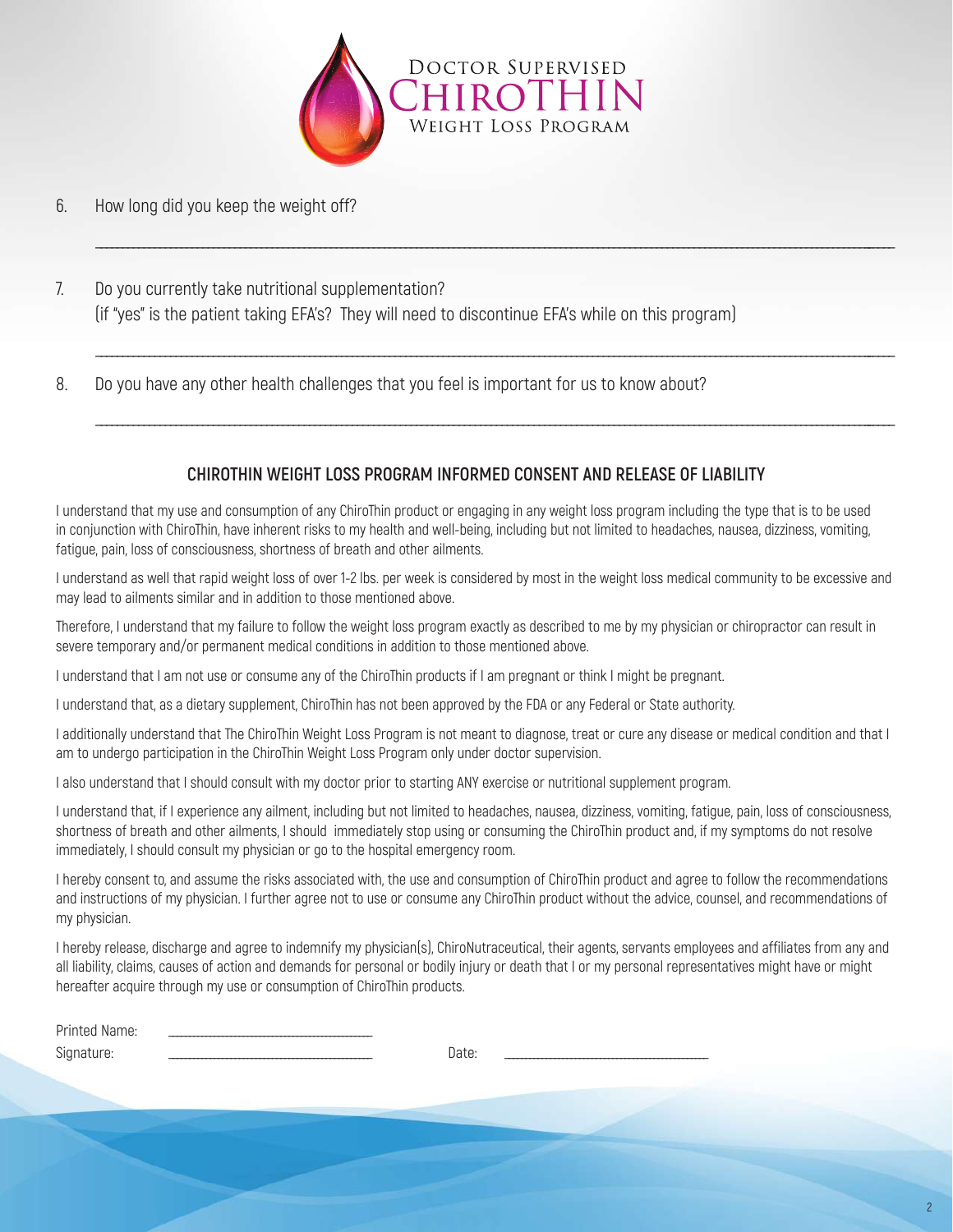

## ChiroThin™ Weight Loss Program PATIENT DECLARATION

**Name (Last, First): \_\_\_\_\_\_\_\_\_\_\_\_\_\_\_\_\_\_\_\_\_\_\_\_\_\_\_\_\_\_\_\_\_\_\_\_\_\_\_\_\_\_\_\_\_\_\_\_\_ Date (MM/DD/YEAR): \_\_\_\_\_\_\_\_\_\_\_\_\_\_\_\_\_\_\_\_\_\_\_\_\_\_\_\_\_\_\_\_\_\_\_\_\_\_\_\_\_\_\_\_\_\_\_**

I hereby consent to treatment and guidance while on the ChiroThin™ weight loss program. The ChiroThin™ Weight Loss Program is a Chiropractor-supervised weight loss program that is designed to maximize weight loss by using specific combinations and blends of specific low glycemic index/anti-inflammatory foods in combination with the ChiroThin™ nutritional support formula. I agree to follow the program designed or modified by the ChiroThin™ supervising health provider. I further agree to attend all scheduled weekly appointments. I understand that up to 6 appointments are included in the price of the entire program. I also understand that the cost of the program is designed to include the cost of supervision, program materials and supplies.

**\_\_\_\_\_\_\_\_\_\_\_ (Patient Initials) \_\_\_\_\_\_\_\_\_\_\_ (Doctor Initials)**

I agree to the following:

- I will eat every component of every meal as described.
- I will not skip any meals.
- I will take my drops as scheduled and will not miss taking them. I will drink my daily amount of recommended water.
- I will not drink alcohol.
- I will take a daily multi vitamin and daily fiber tablets (to be approved by supervision doctor if not provided).
- I will not take any Essential Fatty Acid supplements while on the ChiroThin program.
- I will fill out my daily journal to be reviewed at the weekly sessions.
- 
- In order to achieve my desired goals, I agree not to quit or give up.
- I will be honest with myself and agree NOT TO DO things that are not in alignment with the program.

**\_\_\_\_\_\_\_\_\_\_\_ (Patient Initials) \_\_\_\_\_\_\_\_\_\_\_ (Doctor Initials)**

I understand that once I have started my weight loss program there are **NO** refunds. I also understand that my program is **NON-transferable.** I understand that weight loss is **NOT GUARANTEED** with this program, but that other patients have experienced positive results while on the program.

**\_\_\_\_\_\_\_\_\_\_\_ (Patient Initials) \_\_\_\_\_\_\_\_\_\_\_ (Doctor Initials)**

I understand that I undertake this program entirely at my own free will and risk and that my doctor will endeavor to take all due care. I understand that my doctor will rely on statements made by me to determine that the program is safe and will be effective for me. I have informed the doctor of all known physical and medical conditions as well as all medications that I am currently taking. I assume all responsibility and liability for any condition(s) or medication(s) I have failed to disclose.

**\_\_\_\_\_\_\_\_\_\_\_ (Patient Initials) \_\_\_\_\_\_\_\_\_\_\_ (Doctor Initials)**

I hereby waive any potential claim for liability against the doctor and the makers of ChiroThin, and freely accept all liability and responsibility for my results while on this program.

Patient Signature:

Witness Signature: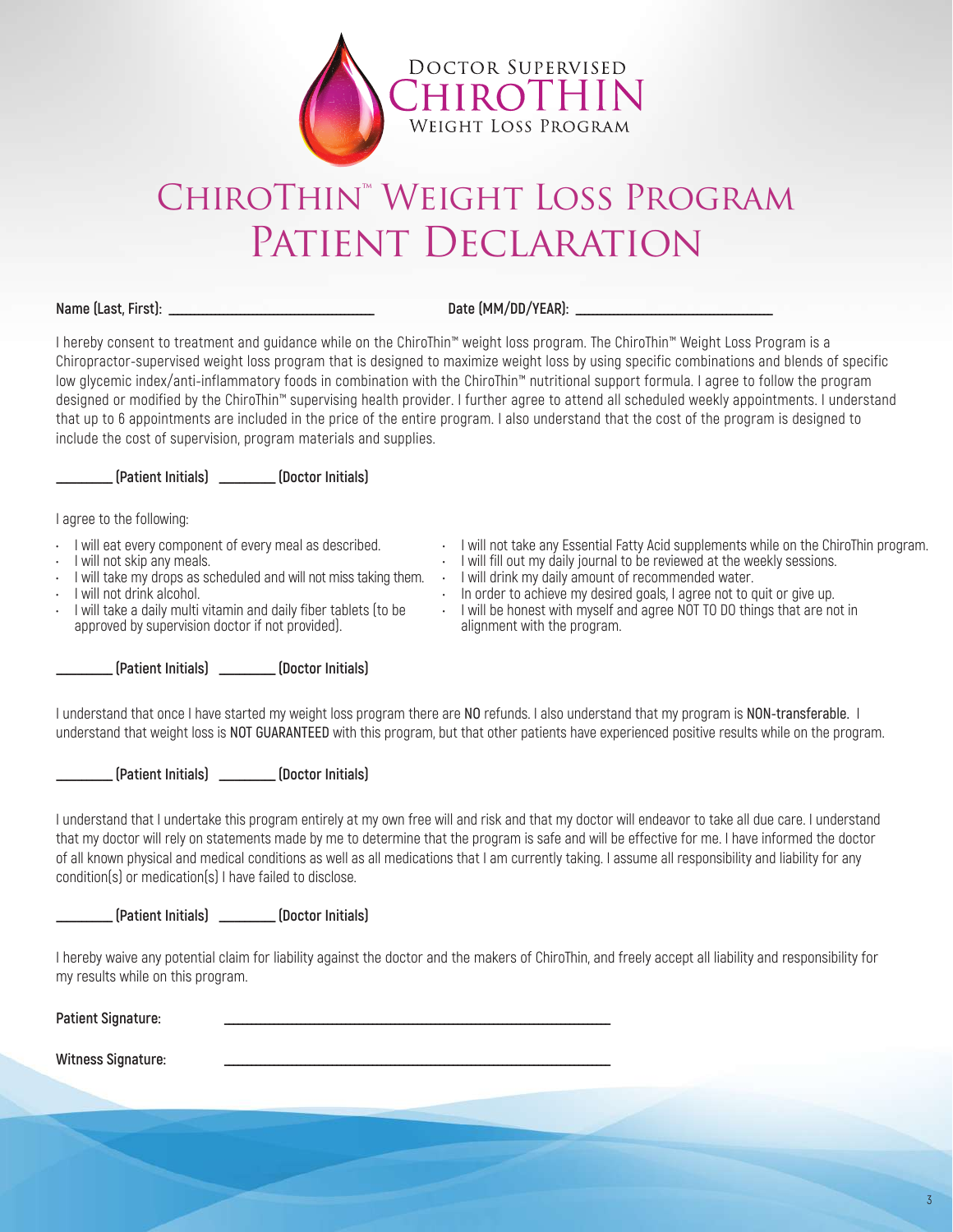

| Patient Name: __________                                                                          |                                   | Date: Date |  |  |  |  |
|---------------------------------------------------------------------------------------------------|-----------------------------------|------------|--|--|--|--|
| Patient's Height in Inches: _______________                                                       |                                   |            |  |  |  |  |
| Patient's Current Weight:<br>the control of the control of                                        | Patient's Goal Weight: __________ |            |  |  |  |  |
| Calculate Patient's Current BMI: (Weight in Pounds x 703) ÷ (height in inches x height in inches) |                                   |            |  |  |  |  |
| Patient's Current BMI:                                                                            | Patient's Goal BMI:               |            |  |  |  |  |

**Initial Visit Date: \_\_\_\_\_\_\_\_\_\_\_\_\_\_\_\_\_\_\_\_\_\_\_\_**

## **BODY INCHES MEASUREMENT CHART**

|                    | <b>START</b> | WEEK1 | WEEK 2 | WEEK 3 | WEEK4 | WEEK <sub>5</sub> | WEEK 6 | <b>TOTAL</b><br><b>LOST</b> |
|--------------------|--------------|-------|--------|--------|-------|-------------------|--------|-----------------------------|
| <b>NECK</b>        |              |       |        |        |       |                   |        |                             |
| SHOULDER           |              |       |        |        |       |                   |        |                             |
| <b>CHEST</b>       |              |       |        |        |       |                   |        |                             |
| <b>BICEP</b>       |              |       |        |        |       |                   |        |                             |
| <b>WAIST</b>       |              |       |        |        |       |                   |        |                             |
| <b>HIPS</b>        |              |       |        |        |       |                   |        |                             |
| <b>UPPER THIGH</b> |              |       |        |        |       |                   |        |                             |
| <b>CALF</b>        |              |       |        |        |       |                   |        |                             |

**Start Date: \_\_\_\_\_\_\_\_\_\_\_\_\_\_\_\_\_\_\_\_\_\_\_\_**

Weight: \_\_\_\_\_\_\_\_\_\_\_\_\_\_\_\_\_\_\_ BP: \_\_\_\_\_\_\_\_\_\_ / \_\_\_\_\_\_\_\_\_\_ Pounds Lost: \_\_\_\_\_\_\_\_\_\_\_\_\_\_\_\_ Inches Lost: \_\_\_\_\_\_\_\_\_\_\_\_\_ BMI: \_\_\_\_\_\_\_\_\_\_\_\_\_\_\_\_\_\_\_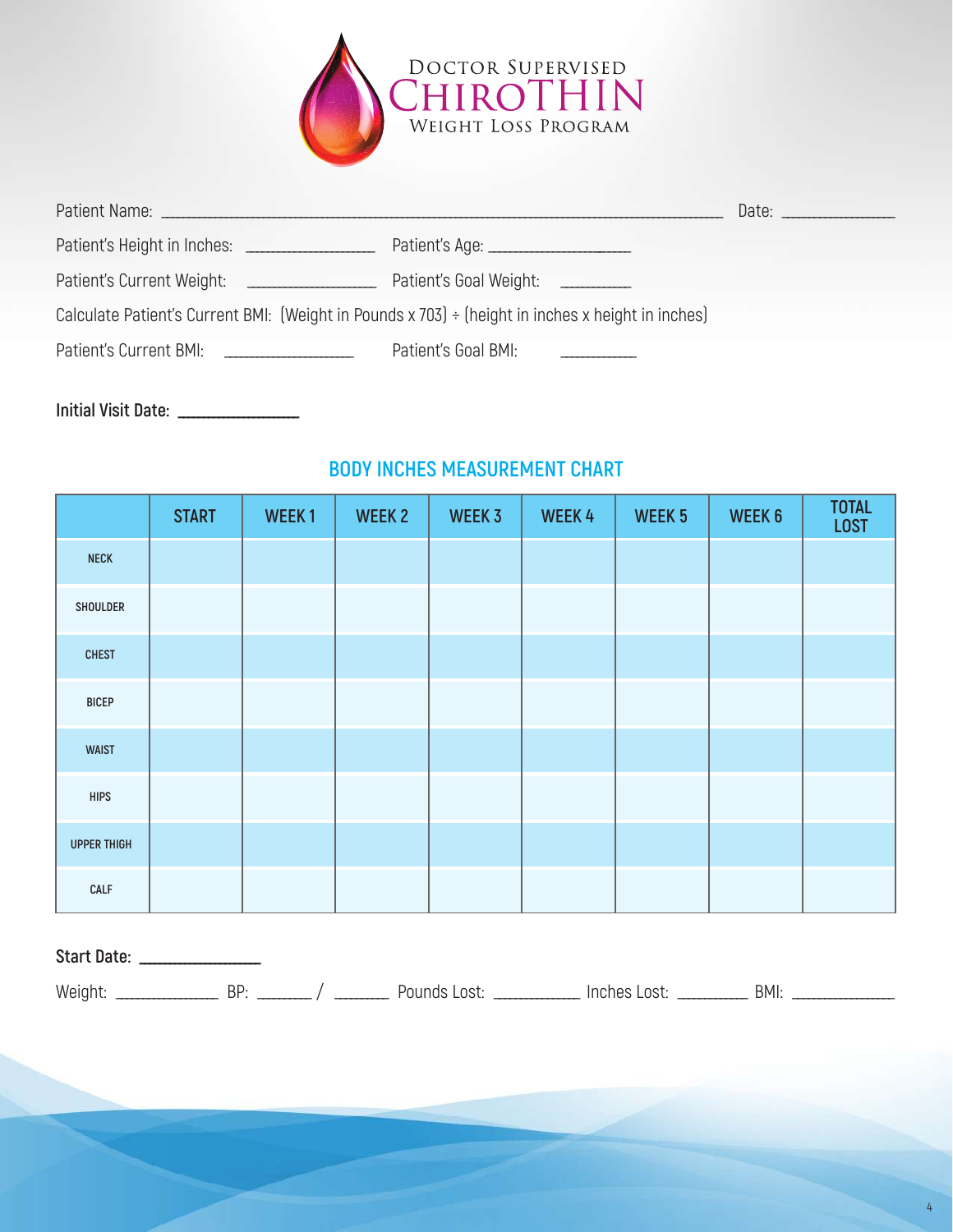

| Week 1 Date: _________________                                                   |  |  |  |  |  |  |  |  |  |
|----------------------------------------------------------------------------------|--|--|--|--|--|--|--|--|--|
|                                                                                  |  |  |  |  |  |  |  |  |  |
|                                                                                  |  |  |  |  |  |  |  |  |  |
| Week 2 Date: ________________                                                    |  |  |  |  |  |  |  |  |  |
|                                                                                  |  |  |  |  |  |  |  |  |  |
| ,我们就不能在这里的,我们就不能在这里的时候,我们就不能在这里的时候,我们就不能在这里的时候,我们就不能在这里的时候,我们就不能在这里的时候,我们就不能在这里的 |  |  |  |  |  |  |  |  |  |
| Week 3 Date: ________________                                                    |  |  |  |  |  |  |  |  |  |
|                                                                                  |  |  |  |  |  |  |  |  |  |